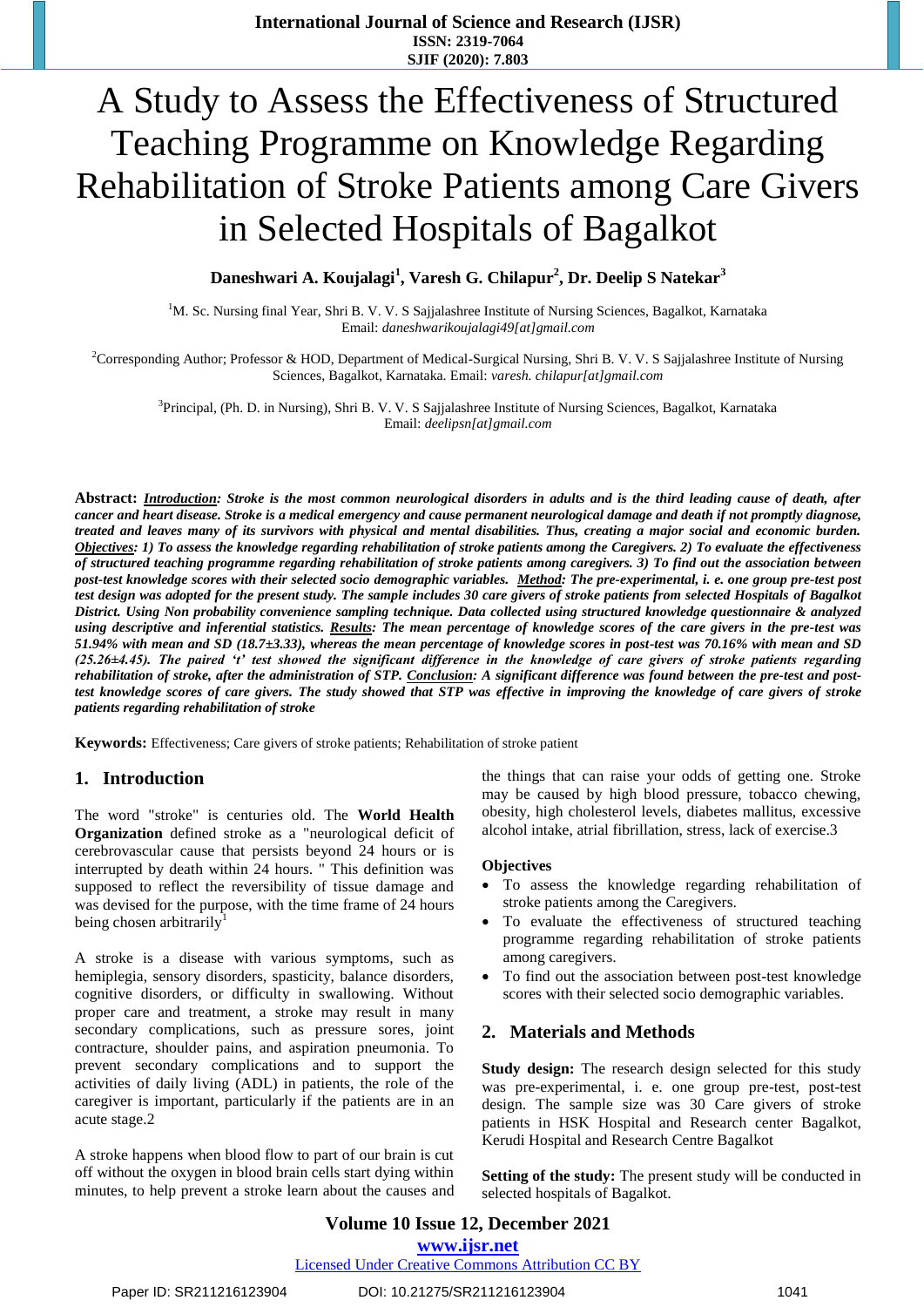Participants: Care givers of stroke patients admitted in selected Hospitals of Bagalkot.

**Sampling Technique:** Non probability convenience sampling technique used for present study. There are many hospitals in Bagalkot city. Out of that researcher selected 2 hospitals according to easy accessibility of location of hospital They are Shri B. V. V. S HSK Hospital and Research centre, Bagalkot and Kerudi Hospital and Research Centre Bagalkot.

#### **Criteria for Sample Selection**

**Inclusion criteria:-**Care givers of stroke patients,

- Who are willing to participate in the study.
- Who are available at the time of data collection

Who can able to understand and write in English or kannada.

**Exclusion criteria**:-The study excludes care givers of stroke patients,

- Who are not willing to participate in the study.
- Who are not willing to give consent to the study.

#### **Sample Size Estimation:**

The sample size was estimated using **Epi Info Software.**  The estimation was done using the results (mean and standard deviation) obtained in a previous research study conducted in Bangalore, Karnataka, India. The confidence level was 95% ( $\alpha = 5\%$ ) The Zα Value at 5% level of significance is 1.96. The power of the test was 80%. The sample size estimated by statistician was 30. To satisfy the estimated sample size the research enrolled the subjects (Care givers of stroke patients) admitted 2 selected Hospitals in Bagalkot. The final data was collected from 30 Care givers of stroke patient.

#### **Description of data collection instrument:**

The instrument for present study consist of 2 sections. Section 1: Socio demographic factors.

Section 2: Structured knowledge questionnaire.

**Section 1: Socio Demographic Factors:** Consists of items seeking information regarding socio-demographic characteristics of care givers of stroke patients such as, age, gender, religion, income of the family per month, education, relationship of the patient, duration of illness, source of health information, type of family.

**SECTION 2:** Consists of 36 items pertaining to knowledge regarding rehabilitation of stroke among care givers of stroke patients. It has three sections as mentioned below.

Part A: Consists of 7 questions on general information about stroke

Part B: Consists of 12 questions, general management of stroke.

part C: Consists of 17 questions rehabilitative management of stroke.

#### **Data Collection**

The data was collected from 13-04-2021 to 15-05-2021. The exact time and data was planned with authority and was communicated to the respondents in selected hospitals of Bagalkot (Shri B. V. V. S HSK Hospital and Research centre, Bagalkot and Kerudi Hospital and Research Centre Bagalkot).

#### **Variables under the Study**

Dependent variables: Knowledge of care givers of stroke patients on rehabilitation of stroke.

Independent variable: Structured teaching programme

#### **Statistical Analysis**

The data was analyzed using SPSS 18 statistical package. The data obtained from the sample, was organized and summarized with the help of descriptive statistics like frequency and percentage, arithmetic mean, and standard deviation. Karl Pearson's correlation coefficient was used to justify the reliability of tool. Paired t test was used to find the difference between pre-test and post-test knowledge scores; Chi-square test was used to find the association between selected demographic variables with their post test knowledge scores.

#### **3. Result**

The study was begun with selection of 30 care givers of stroke patients who are attending selected Hospitals of Bagalkot. All the care givers are screened for eligibility criteria.

**Table 1:** Frequency and percentage distribution of sociodemographic characteristics of sample, N=30

| Variables                           | Frequency      | Percentage (%) |  |  |  |  |  |  |
|-------------------------------------|----------------|----------------|--|--|--|--|--|--|
| Age                                 |                |                |  |  |  |  |  |  |
| $15-25$ years                       | 9              | 30%            |  |  |  |  |  |  |
| 25-35                               | $\overline{7}$ | 23.33%         |  |  |  |  |  |  |
| 35-45                               | 7              | 23.33%         |  |  |  |  |  |  |
| 45 & above                          | $\overline{7}$ | 23.33%         |  |  |  |  |  |  |
| Gender                              |                |                |  |  |  |  |  |  |
| Male                                | 13             | 43.33%         |  |  |  |  |  |  |
| Female                              | 17             | 56.66%         |  |  |  |  |  |  |
| Religion                            |                |                |  |  |  |  |  |  |
| Hindu                               | 21             | 70%            |  |  |  |  |  |  |
| Muslim                              | 6              | 20%            |  |  |  |  |  |  |
| Christian                           | 3              | 10%            |  |  |  |  |  |  |
| Others                              | $\theta$       | $\theta$       |  |  |  |  |  |  |
| Family income per month             |                |                |  |  |  |  |  |  |
| Rs5000-10000                        | 9              | 30%            |  |  |  |  |  |  |
| Rs10001-15000                       | 10             | 33, 33%        |  |  |  |  |  |  |
| Rs15001-20000                       | 9              | 30%            |  |  |  |  |  |  |
| Rs20001 & above                     | $\overline{c}$ | 6.66%          |  |  |  |  |  |  |
| <b>Education</b>                    |                |                |  |  |  |  |  |  |
| No formal education                 | $\overline{4}$ | 13.33%         |  |  |  |  |  |  |
| Primary                             | 6              | 20%            |  |  |  |  |  |  |
| High school                         | 10             | 33.33%         |  |  |  |  |  |  |
| PUC & above                         | 10             | 33.33%         |  |  |  |  |  |  |
| <b>Relationship of the patient</b>  |                |                |  |  |  |  |  |  |
| Spouse                              | 8              | 26.66%         |  |  |  |  |  |  |
| Son/Daughter                        | 9              | 30%            |  |  |  |  |  |  |
| Siblings                            | 6              | 20%            |  |  |  |  |  |  |
| Others                              | $\overline{7}$ | 23.33%         |  |  |  |  |  |  |
| <b>Duration of illness</b>          |                |                |  |  |  |  |  |  |
| Since 1 year                        | 9              | 30%            |  |  |  |  |  |  |
| Since 2 years                       | 10             | 33.33%         |  |  |  |  |  |  |
| Since 3 years                       | 6              | 20%            |  |  |  |  |  |  |
| 3 years & above                     | 5              | 16.66%         |  |  |  |  |  |  |
| <b>Source of health information</b> |                |                |  |  |  |  |  |  |

# **Volume 10 Issue 12, December 2021 www.ijsr.net**

Licensed Under Creative Commons Attribution CC BY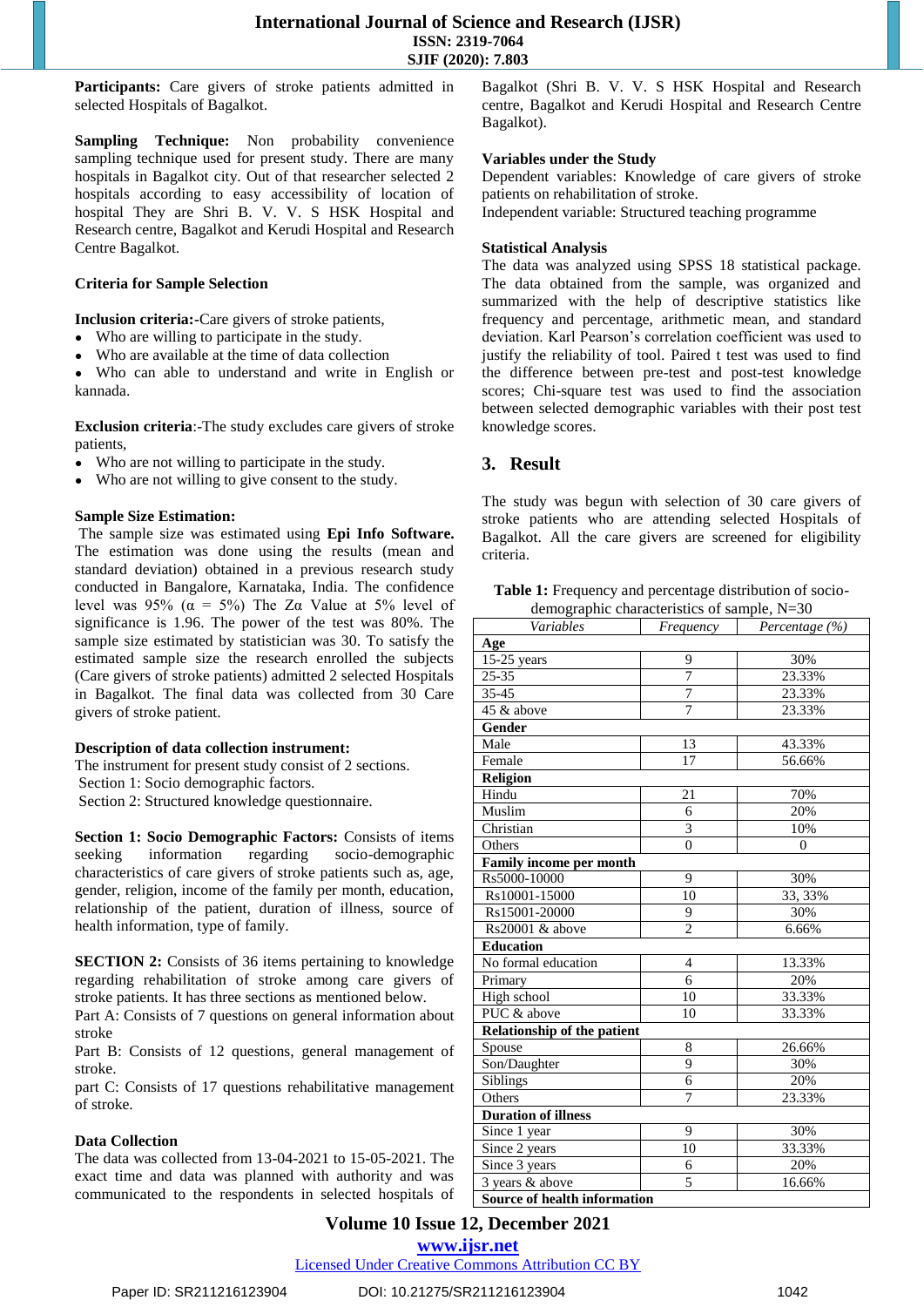# **International Journal of Science and Research (IJSR) ISSN: 2319-7064 SJIF (2020): 7.803**

| Magazines             |    | 13.33% |
|-----------------------|----|--------|
| News papers           |    | 13.33% |
| Media                 | 15 | 50%    |
| <b>Relatives</b>      |    | 23.33% |
| <b>Type of family</b> |    |        |
| Nuclear               | 21 | 70%    |
| Joint                 |    | 30%    |

**Table 2:** Level of pre-test knowledge of the care givers of stroke patients regarding rehabilitation of stroke, N=30

| Level of<br>knowledge | Range of scores | Number of<br>respondents | Percentage $(\%)$ |
|-----------------------|-----------------|--------------------------|-------------------|
| Very poor             | $0 - 7$         |                          |                   |
| Poor                  | Aug- $14$       |                          | 13%               |
| Average               | $15-22$         | 20                       | 67%               |
| Good                  | 23-29           |                          | 20%               |
| Very good             | $30 - 36$       |                          |                   |
| <b>Total</b>          |                 | 30                       | 100%              |

Assessment of the level of knowledge of the care givers of stroke patients reveals that majority (67%) of the care givers of stroke patients, had average knowledge, 20% of them had good knowledge and 13% of them had poor knowledge there were no care givers of stroke patients who had very good knowledge and very poor knowledge regarding rehabilitation of stroke.

**Table 3:** Area wise mean, SD and mean percentage of pretest knowledge scores of care givers of stroke patients. N=30

| Knowledge area                         | Max. score | Mean | <b>SD</b> | Mean%       |
|----------------------------------------|------------|------|-----------|-------------|
| General information about<br>stroke    |            | 3.33 |           | 1.21 47.57% |
| General management of stroke           | 12         | 6.36 | 1.42      | 53.00%      |
|                                        |            |      |           |             |
| Rehabilitative management of<br>stroke | 17         | 9    | 1.66      | 52.94%      |
| Total                                  | 36         | 18.7 | 3.33      | 51.94%      |

The total mean percentage of the pre-test knowledge scores was 51.94 percent with mean and SD 18.7±3.33. Area wise mean percentage of knowledge scores was 47.57percent in the area of General information about stroke with mean and SD  $3.33 \pm 1.21$  In the area of 'General management of stroke', the mean percentage was 53 percent with mean and SD  $6.36 \pm 1.42$ . In the area of 'Rehabilitative management of stroke', the mean percentage was 52.94 percent with mean and SD  $9 \pm 1.66$ . These findings reveal that care givens of stroke patients had average knowledge in the areas; General information about stroke, General management of stroke, and Rehabilitative management of stroke

| <b>Table 4:</b> Comparison of level of knowledge of care givers of |              |           |  |  |  |  |
|--------------------------------------------------------------------|--------------|-----------|--|--|--|--|
| stroke patients in pre-test and post-test, $N=30$                  |              |           |  |  |  |  |
| Level of                                                           | $Pre - test$ | Post-test |  |  |  |  |
|                                                                    |              |           |  |  |  |  |

| Level of  | $Pre-test$            |            | Post-test             |            |
|-----------|-----------------------|------------|-----------------------|------------|
| knowledge | No. of<br>respondents | Percentage | No. of<br>respondents | Percentage |
| Very poor |                       | 0.0        |                       | 0.0        |
| Poor      |                       | 13%        |                       | 0.0        |
| Average   | 20                    | 67%        |                       | 27%        |
| Good      | 6                     | 20%        | 15                    | 50%        |
| Very good |                       | 0.0        |                       | 23%        |
| Total     | 30                    | 100%       | 30                    | 100%       |

Analysis related to pre-test assessment of the level of knowledge of the care givers of stroke patients reveals that majority (67%) of the care givers of stroke patients had average knowledge, 20% of them had good knowledge and 13% of them had poor knowledge there were no care givers of stroke patients who had very poor knowledge and very good knowledge regarding rehabilitation of stroke. Where as in post-test majority (50%) of the care givers of stroke patients had good knowledge, 27% of them had average knowledge, and 23% of them had very good knowledge regarding rehabilitation of stroke.

**Table 5:** Significance of the difference between the pre-test and post-test knowledge scores of the care givers of stroke patients, N=30

| $\mu$ uuuu, $\mu$                   |                 |       |      |            |          |                |             |
|-------------------------------------|-----------------|-------|------|------------|----------|----------------|-------------|
| Knowledge area                      | <b>Test</b>     | Mean  | SD   | Mean Diff. | SD Diff. | Paired t-value | Table value |
| General information about stroke    | Pre test        | 3.31  | 1.21 | 1.49       | 0.18     | 14.06*         | 2.045       |
|                                     | Post test       | 4.8   | 1.39 |            |          |                |             |
|                                     | Pre test        | 6.36  | 1.42 | 02         | 0.27     | $12.04*$       | 2.045       |
| General management of stroke        | Post test       | 8.36  | 1.69 |            |          |                |             |
|                                     | Pre test        | 09    | 1.66 |            |          |                |             |
| Rehabilitative management of stroke | Post test       | 12.1  | 2.32 | 3.1        | 0.66     | 15.98*         | 2.045       |
|                                     | <b>Pre test</b> | 18.7  | 3.33 |            | 1.12     | $19.43*$       | 2.045       |
| <b>Total</b>                        | Post test       | 25.26 | 4.45 | 6.56       |          |                |             |

#### **\*p<0.05** \***Significant**

The calculated values were much higher than table value (2.045). Hence the  $H_1$  stated is accepted. Findings reveal that the difference between mean pre-test  $(18.7\pm3.33)$  and post-test (25.26±4.45) knowledge scores of care givers of stroke patients found to be statistically significant at 0.05 level of significance  $[t= 19.43, p<0.05]$ .

**Table 6:** Area wise mean, SD and mean percentage of the knowledge scores in pre-test and post-test. N=30

| Knowledge area                      | Max. score | Pre-test $(O_1)$ |        | Post-test $(O_2)$ |        | Effectiveness $(O_2-O_1)$ |        |
|-------------------------------------|------------|------------------|--------|-------------------|--------|---------------------------|--------|
|                                     |            | $Mean \pm SD$    | Mean % | Mean $\pm$ SD     | Mean % | Mean $\pm$ SD             | Mean % |
| General information about stroke    | 07         | $3.33 + 1.21$    | 47.57% | $4.8 \pm 1.39$    | 68.57% | $1.47 \pm 0.18$           | 21%    |
| General management of stroke        | 12         | $6.36 \pm 1.42$  | 53.00% | $8.36 \pm 1.69$   | 69.66% | $2 \pm 0.27$              | 16.66% |
| Rehabilitative management of stroke |            | $(09+1.66)$      | 52.94% | $12.1 + 2.32$     | 74.70% | $3.1 \pm 0.66$            | 21.76% |
| Total                               | 36         | $18.7 + 3.33$    | 51.94% | $25.26 + 4.45$    | 70.16% | $6.56 + 1.12$             | 18.22% |

Findings regarding comparison of mean percentage of the knowledge score of the pre-test and post-test reveals an increase of 18.22 percent in the mean knowledge score of the care givers of stroke patients after STP.

# **Volume 10 Issue 12, December 2021**

**www.ijsr.net**

Licensed Under Creative Commons Attribution CC BY